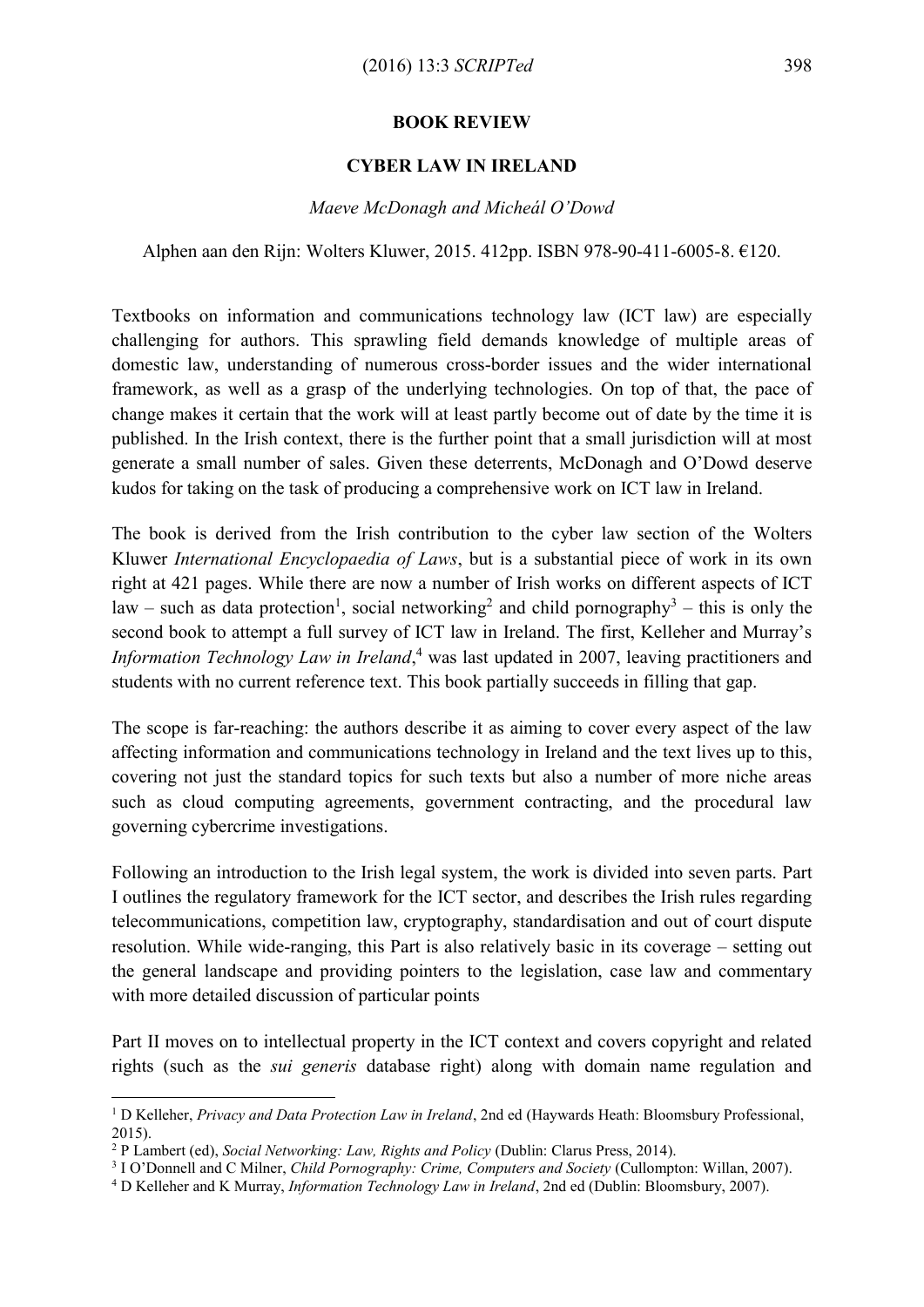disputes. This Part is considerably more detailed – while it is not a substitute for a specific intellectual property text it nevertheless provides a good overview of issues such as the extensive Irish litigation on file-sharing and internet blocking.

Part III addresses ICT contracts with chapters covering topics such as hardware and software contracts, cloud computing agreements and government contracting. This section is very much practitioner focused and for the most part provides a basic introduction to the types of issues which must be addressed in each category of contracts.

In Part IV the focus turns to electronic transactions, with chapters outlining Irish law on the legal status of electronic transactions themselves, electronic signatures, electronic banking and consumer protection. In each case the chapters consist predominantly of summaries of the relevant legislation – as is probably inevitable given the almost complete absence of Irish case law in these areas.

Part V takes on non-contractual liability and for the most part addresses intermediary liability in the context of defamation and copyright infringement. This is an area where there has been considerably more Irish litigation and the text reflects this with a concise but very useful analysis of the domestic case law, including discussion of the rules relating to jurisdiction. The section is also valuable for its look at the English jurisprudence, which is likely to prove influential before the Irish courts.

Part VI on privacy protection is the single largest section, and at just over 100 pages takes up one quarter of the text. It provides an excellent overview of Irish privacy laws in general – giving a detailed summary of the constitutional right to privacy before going on to discuss the law in relation to data protection, telecommunications privacy and direct marketing. This would be of great value to anyone looking for an introduction to the Irish position on privacy, particularly given that it takes care to point out the ways in which Ireland is out of step with the requirements of the Data Protection Directive.

Finally, Part VII provides a relatively short but nevertheless informative overview of the position in relation to cybercrime which covers the substantive offences and the main procedural rules around their enforcement (such as the availability of search warrants and the power to require decryption of data).

Overall, *Cyber Law in Ireland* will be of most value to practitioners and students looking for a reliable and up to date introduction and quick reference guide to Irish ICT law. It does not purport to be a replacement for Kelleher and Murray's now rather dated book. At less than half the page count, it cannot attempt to give an authoritative analysis of the law across the range of topics it covers. But, given that limitation, it is nevertheless a comprehensive, wellpresented and well-informed statement of the law and can be recommended to anyone working in the area.